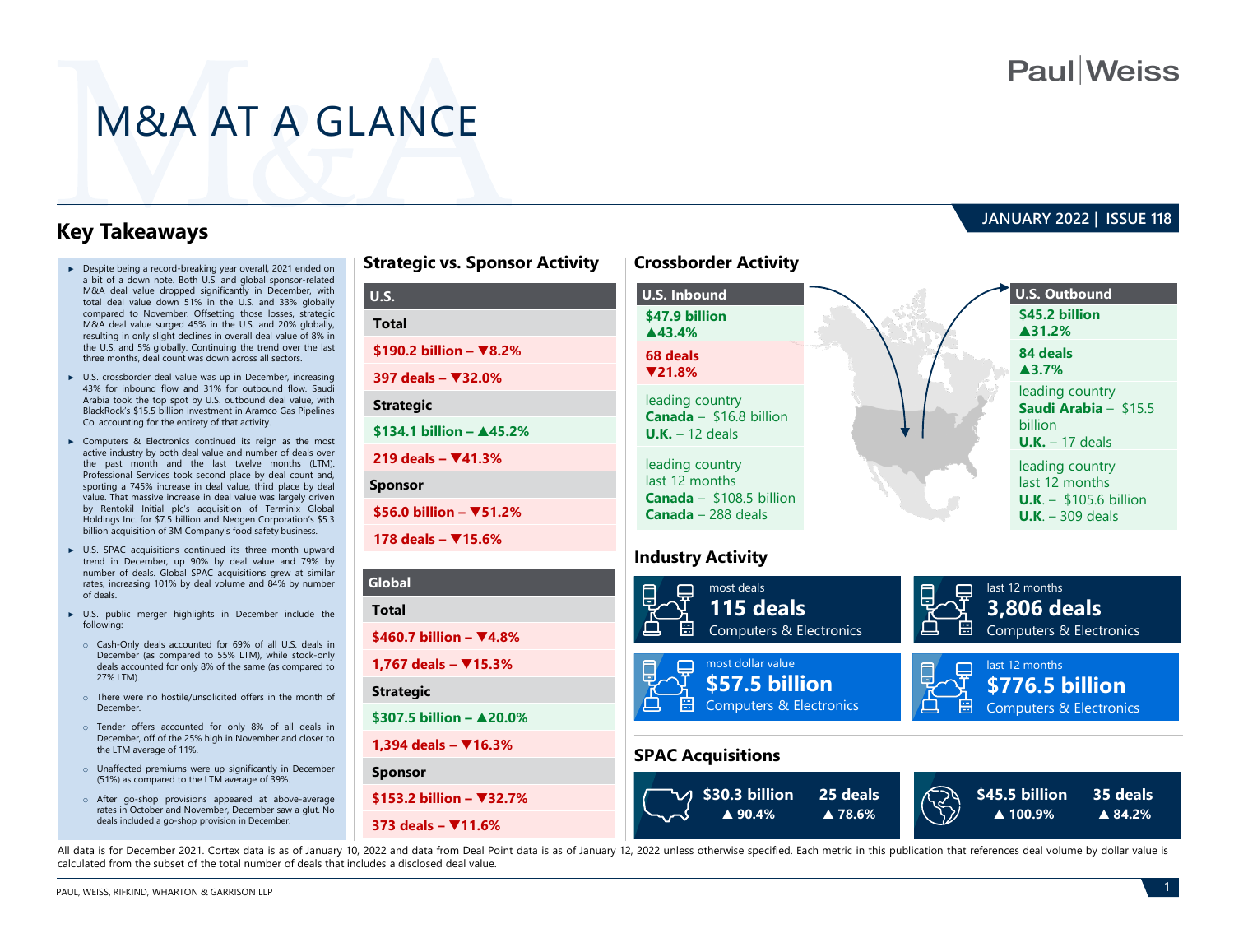# **Paul** Weiss

### M&A at a Glance

# **June 2020 | ISSUE 99 JANUARY 2022 | ISSUE 118**



### **Most Active U.S. Target Industries1**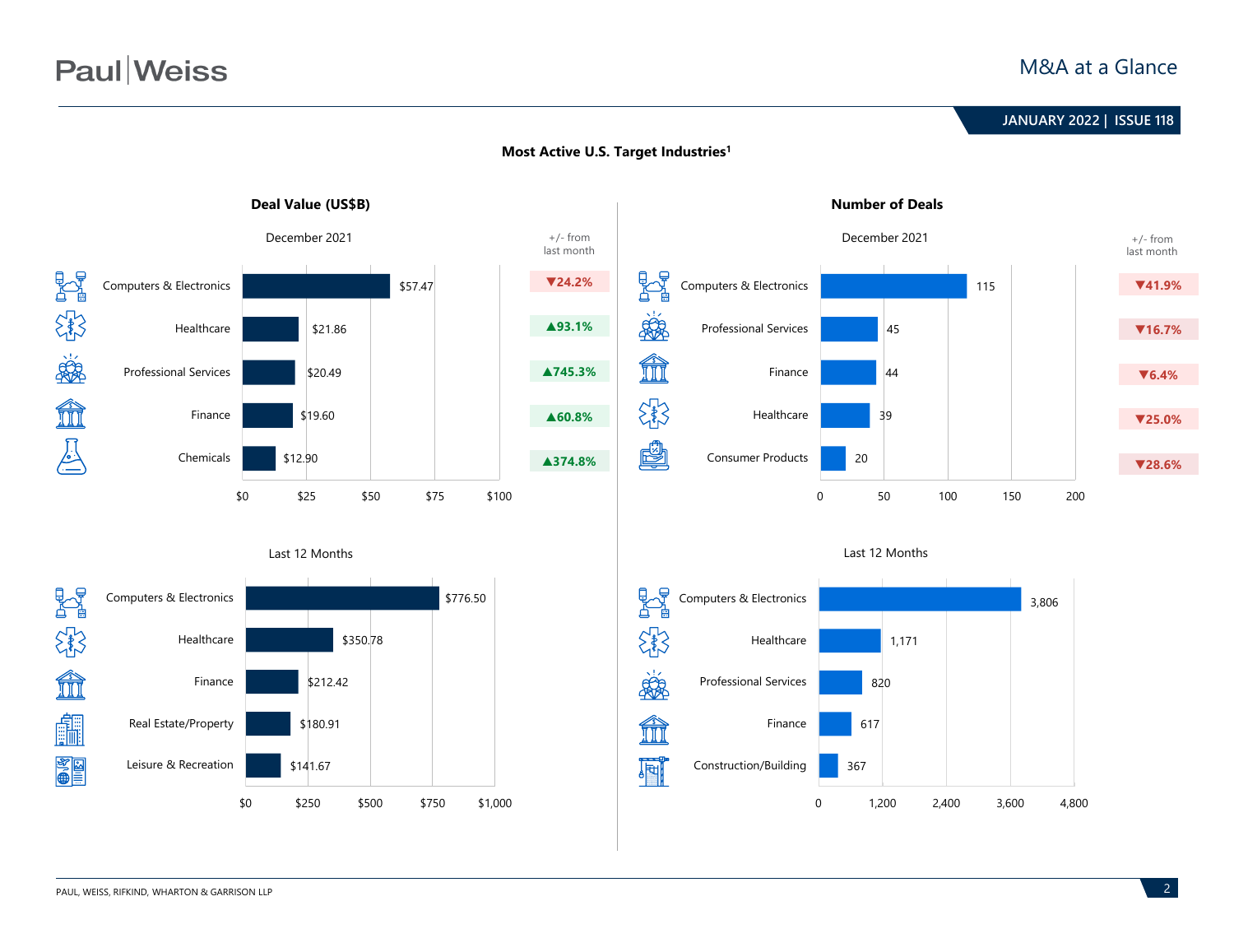# **Paul** Weiss

### M&A at a Glance



### Average Break Fees as % of Equity Value<sup>3,4</sup> **Later and Stream and Stream Provisions** U.S. Public Merger Go-Shop Provisions<sup>4</sup>

|                                  | December 2021 | Last 12 Months |
|----------------------------------|---------------|----------------|
| Target Break Fee for All Mergers |               |                |

|                                                                          | December 2021 | <b>Last 12 Months</b> |
|--------------------------------------------------------------------------|---------------|-----------------------|
| Reverse Break Fee for All Mergers <sup>5</sup>                           | 8.0           | 5.8                   |
| Reverse Break Fee for Mergers Involving Financial<br>Buyers <sup>6</sup> | 14.6          | 7.6                   |
| Reverse Break Fee for Mergers Involving Strategic<br>Buyers <sup>7</sup> | 4.1           | 4.8                   |

|                                                                                                     | December 2021 | <b>Last 12 Months</b> |
|-----------------------------------------------------------------------------------------------------|---------------|-----------------------|
| % of Mergers with Go-Shops                                                                          | 0.0           | 7.4                   |
| % of Mergers Involving Financial Buyers with Go-<br>Shops <sup>8</sup>                              | 0.0           | 30.8                  |
| % of Mergers Involving Strategic Buyers with Go-<br>Shops <sup>9</sup>                              | 0.0           | 0.7                   |
| Avg. Go-Shop Window (in Days) for All Mergers<br>with Go-Shops <sup>10</sup>                        | N/A           | 36.2                  |
| Avg. Go-Shop Window (in Days) for Mergers<br>Involving Financial Buyers with Go-Shops <sup>11</sup> | N/A           | 35.4                  |
| Avg. Go-Shop Window (in Days) for Mergers<br>Involving Strategic Buyers with Go-Shops <sup>12</sup> | N/A           | 45.0                  |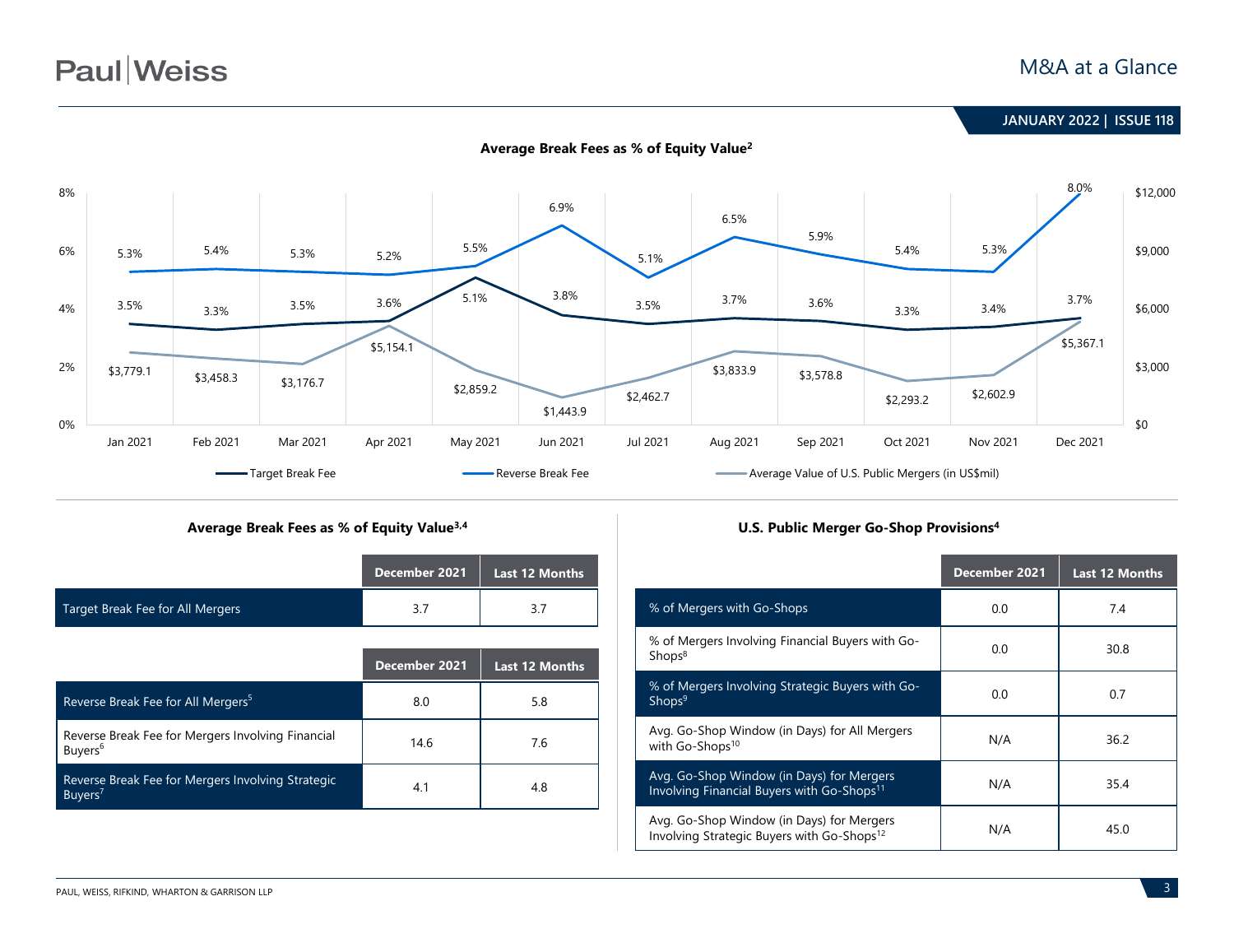

#### Form of Consideration as % of U.S. Public Mergers<sup>13</sup>

**Tender Offers as % of U.S. Public Mergers Unaffected Premium %14,15**

| December 2021  | . .  |
|----------------|------|
| Last 12 Months | 11.4 |

#### **Hostile/Unsolicited Offers as % of U.S. Public Mergers14**

| December 2021  |      |
|----------------|------|
| Last 12 Months | 14.7 |

| December 2021  | 51.1 |
|----------------|------|
| Last 12 Months | 38.7 |

#### **Total Target Adviser Fee(s) as % of Equity Value**

| December 2021  |   |
|----------------|---|
| Last 12 Months | . |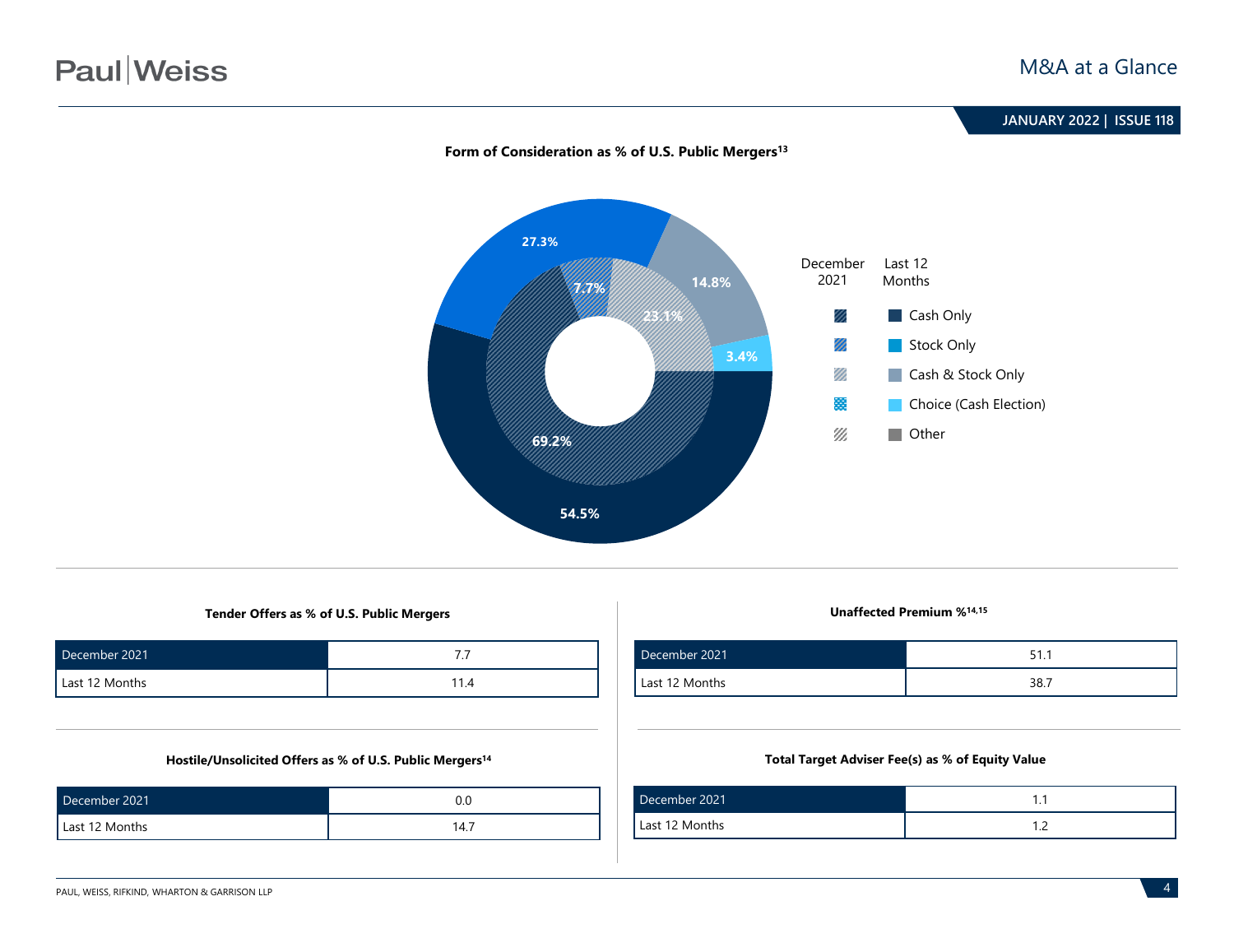# **Paul**Weiss

**June 2020 | ISSUE 99 JANUARY 2022 | ISSUE 118**



#### **Top 5 Countries of Origin for Inbound U.S. Crossborder Transactions**

**Top 5 Countries of Destination for Outbound U.S. Crossborder Transactions**





#### **Outbound U.S. Crossborder Transactions for the Last 12 Months**

0 90 180 270 360

PAUL, WEISS, RIFKIND, WHARTON & GARRISON LLP

\$105.60

309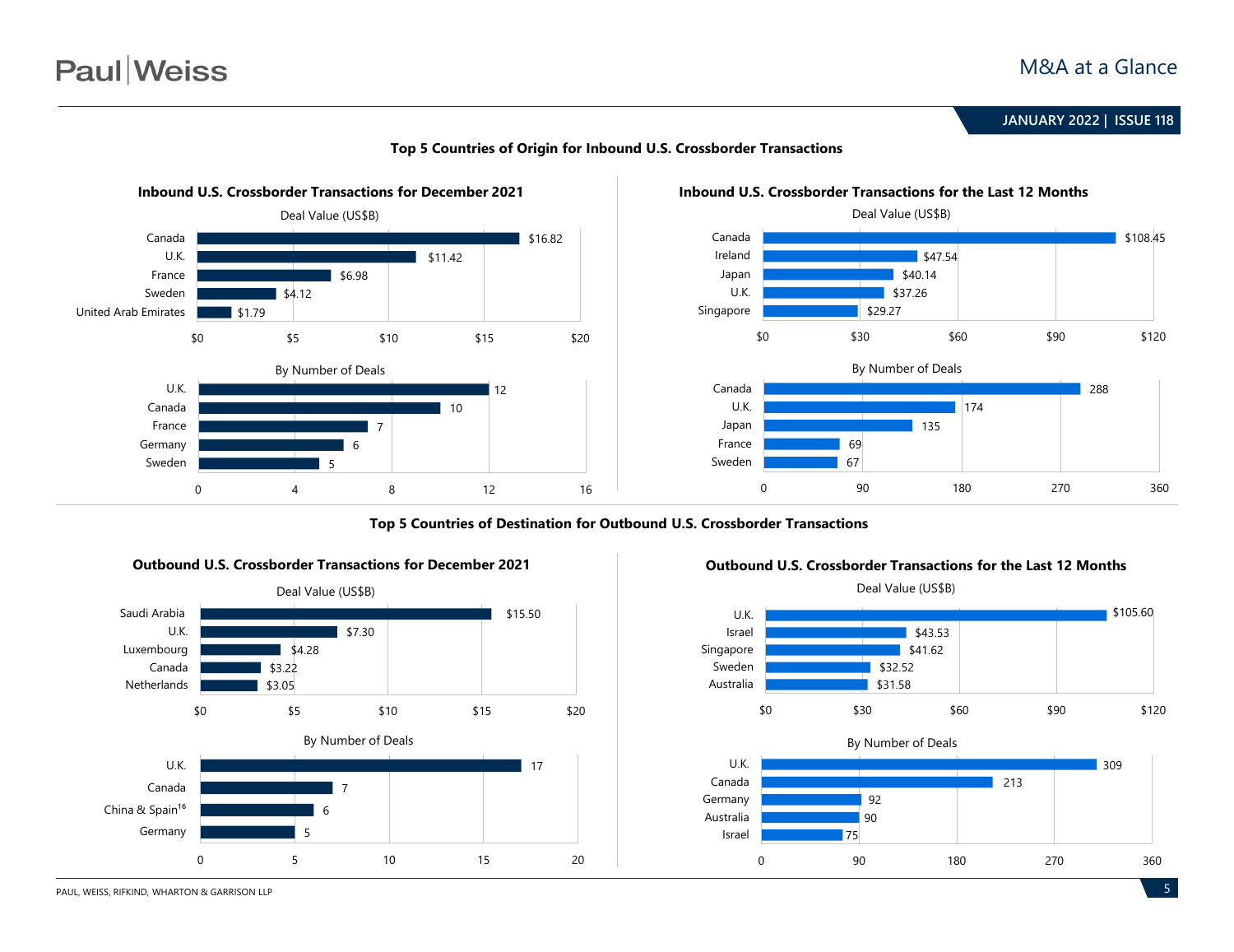# Appendix: M&A Activity – 12 Month Trends



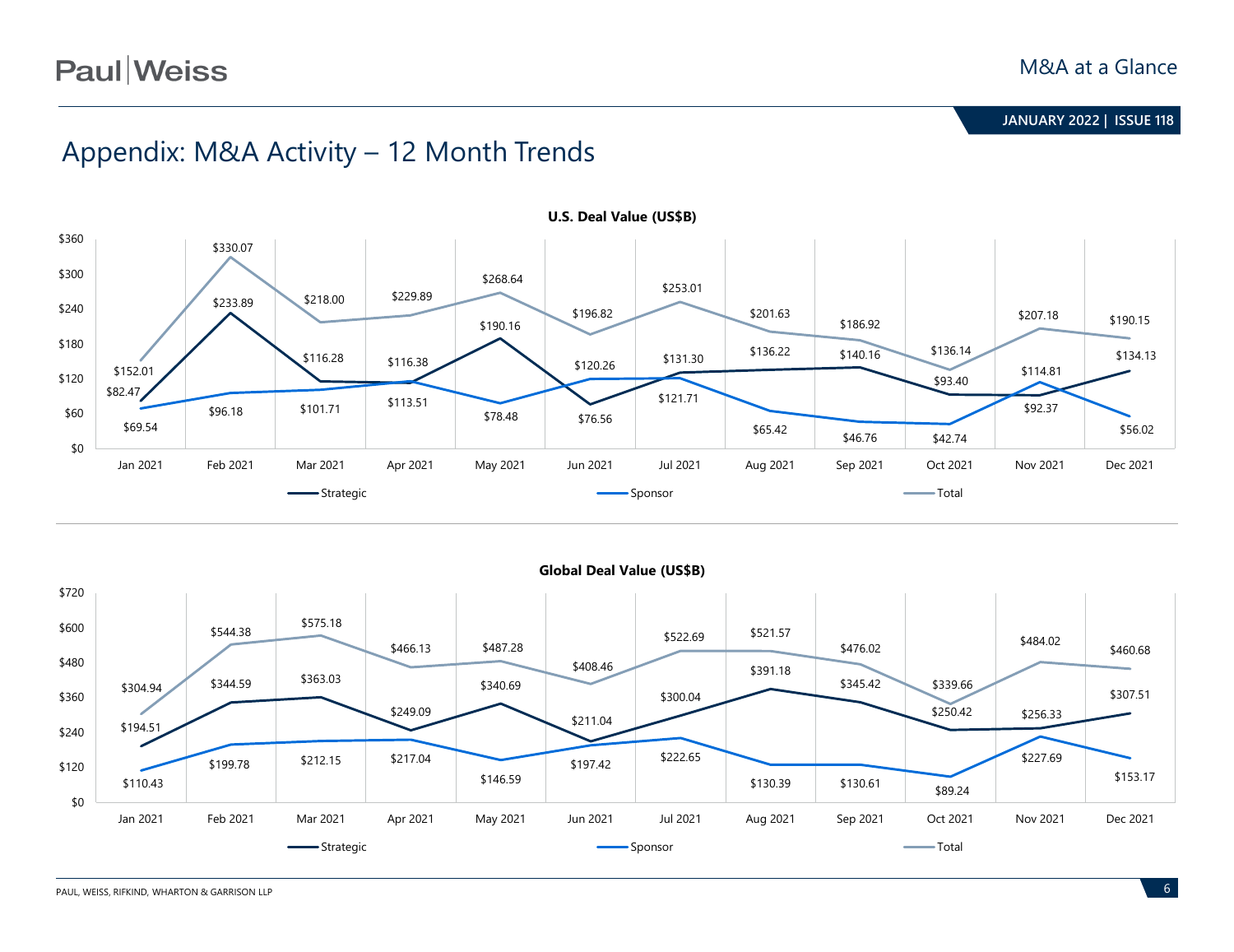

**U.S. Number of Deals**



**Global Number of Deals**

PAUL, WEISS, RIFKIND, WHARTON & GARRISON LLP **7**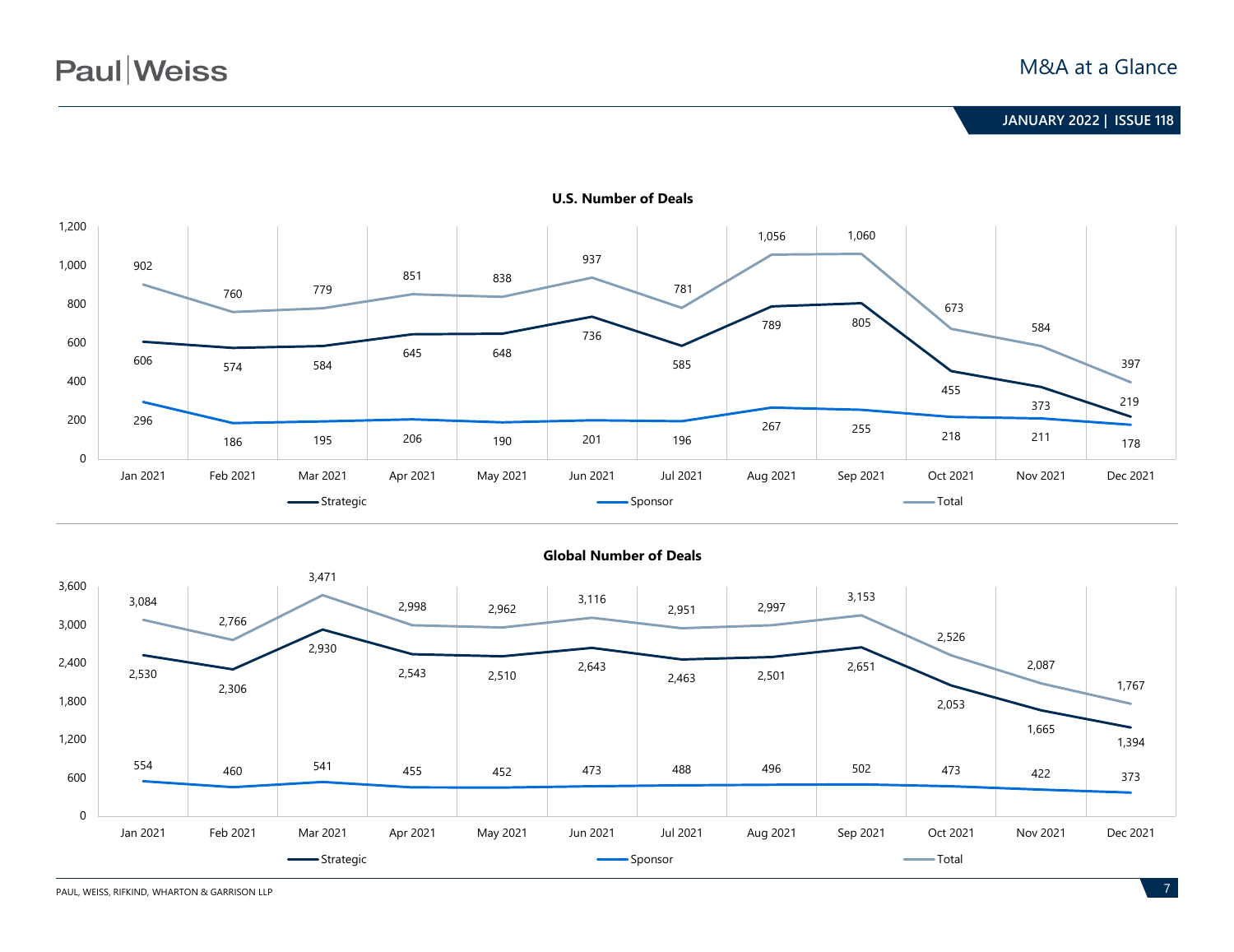

**Inbound U.S. Crossborder Transactions**

**Outbound U.S. Crossborder Transactions**

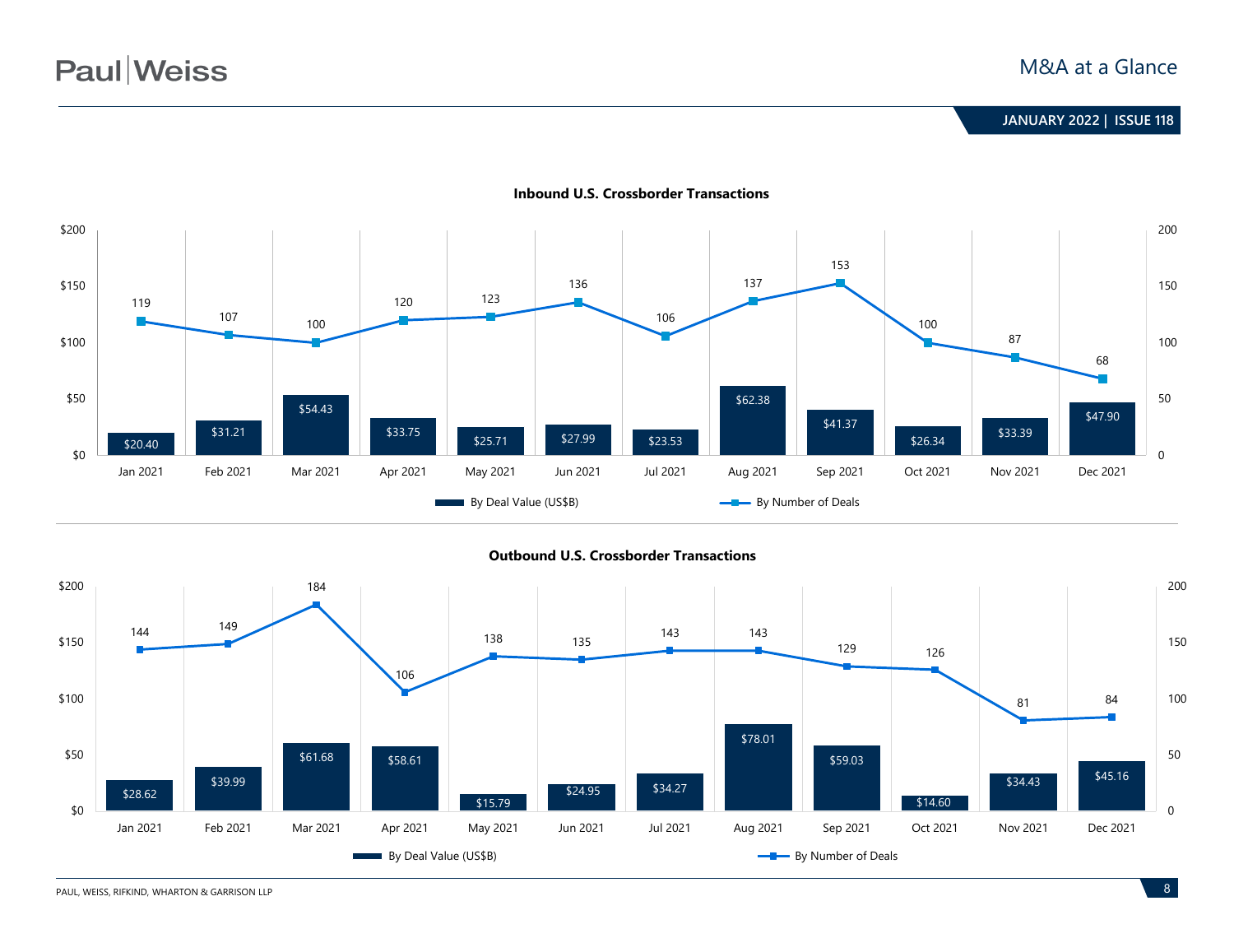



PAUL, WEISS, RIFKIND, WHARTON & GARRISON LLP **9** 

0

10

20

30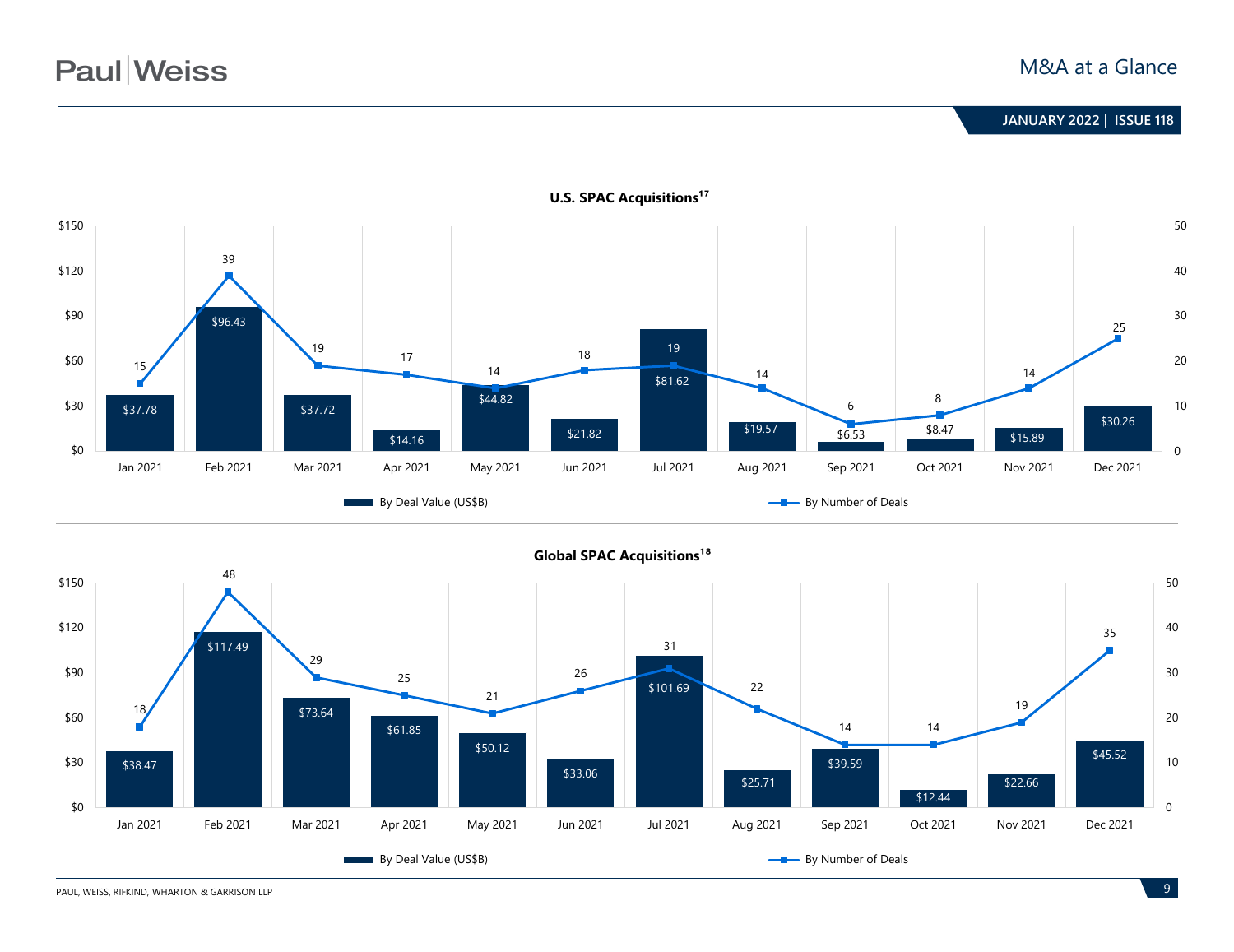

#### **Global Crossborder Transactions**

# Endnotes

- 1. Industries categories are determined and named by Cortex.
- 2. Based on the highest target break fees and reverse break fees payable in a particular deal.
- 3. There were 13 transactions in December 2021.
- 4. Financial and strategic categories are determined by Deal Point Data.
- 5. Eight transactions in December 2021 had a reverse break fee.
- 6. Three transactions in December 2021 involving a financial buyer had a reverse break fee.
- 7. Five transactions in December 2021 involving a strategic buyer had a reverse break fee.
- 8. Four transactions in December 2021 involved a financial buyer.
- 9. Nine transactions in December 2021 involved a strategic buyer.
- 10. Zero transactions in December 2021 had a go-shop provision.
- 11. Zero transactions in December 2021 involving a financial buyer had a go-shop provision.
- 12. Zero transactions in December 2021 involving a strategic buyer had a go-shop provision.
- 13. Due to rounding, percentages may not add up to 100%.
- 14. This data includes both announced transactions for which a definitive merger agreement was reached and filed and those for which a definitive merger agreement was never reached and filed (including withdrawn transactions).
- 15. Unaffected Premium % indicates the difference between the current price per share offered as consideration in the transaction and the "unaffected price", reflected as a percentage. The "unaffected price" is the target's closing stock price on the date that is one calendar day prior to the first public disclosure regarding a potential deal involving the target and on which the target's stock price was unaffected by the news of the deal.
- 16. Each of China and Spain was the country of destination for six transactions in December 2021.
- 17. This data reflects U.S. targets that have been acquired by a SPAC of any nationality.
- 18. This data reflects both U.S. and non-U.S. targets that have been acquired by a SPAC of any nationality.

The charts on p. 1–2 and 5–10 were compiled using Cortex, and are for the broader M&A market, including public and private transactions of any value. Deal volume by dollar value and average value of deals are calculated fr the subset of deals that include a disclosed deal value. The charts on p. 3–4 were compiled using Deal Point Data, and include acquisitions seeking majority or higher control of U.S. targets valued at \$100 million or higher announced during the period indicated and for which a definitive merger agreement was reached and filed (except with respect to data regarding premiums and hostile/unsolicited offers, which is for all announced deals). "La 12 Months" data is for the period from January 2021 to December 2021 inclusive. Data obtained from Cortex and Deal Point Data has not been reviewed for accuracy by Paul, Weiss.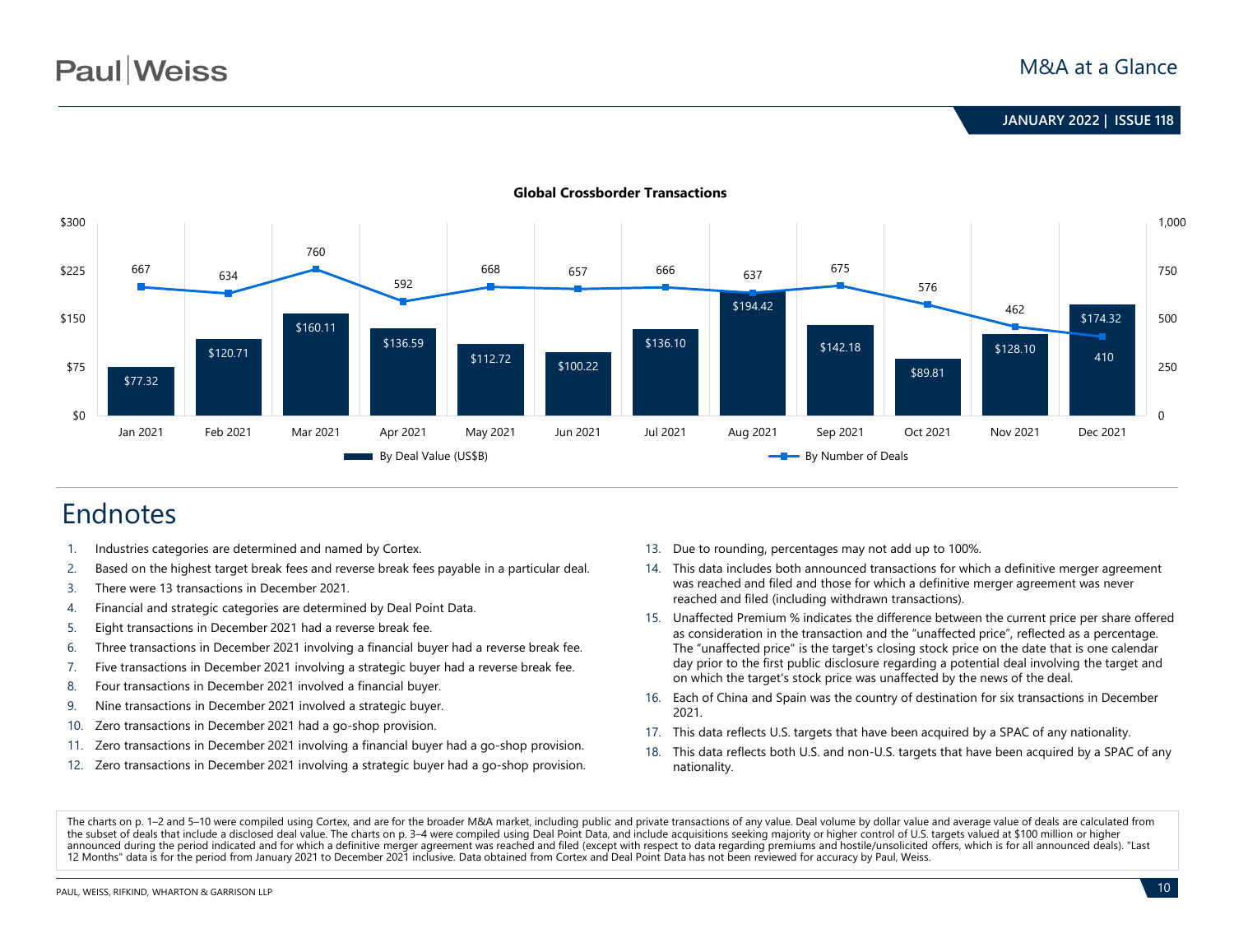# Our Mergers & Acquisitions Practice

Paul, Weiss is a leading law firm serving the largest publicly and privately held corporations and financial institutions in the United States and throughout the world. Our firm is widely recognized for achieving an unparalleled record of success for our clients, both in their bet-the-company litigations and their most critical strategic transactions. We are keenly aware of the extraordinary challenges and opportunities facing national and global economies and are committed to serving our clients' short- and long-term goals.

The Paul, Weiss M&A Group consists of approximately 40 partners and 125 counsel and associates based in New York, Washington, Wilmington, London, San Francisco, Toronto, Tokyo, Hong Kong and Beijing. The firm's Corporate Department consists of more than 75 partners and roughly 300 counsel and associates.

Our M&A Group is among the most experienced and active in the world. We represent publicly traded and privately held companies, leading private equity firms, financial advisors, and other financial institutions and investors in their most important mergers and acquisitions, joint ventures and other strategic transactions. Our expertise advising corporations and private investors in a broad range of sophisticated transactions enables us to identify new opportunities for our clients to realize value. We have particular experience in guiding clients as they engage in proxy battles, company-altering and market consolidating transactions or capital markets transactions.

Recent highlights include advising: 3G Capital in its proposed \$7.1 billion acquisition of the controlling interest of Hunter Douglas; Rocket Companies in its \$1.275 billion acquisition of Truebill; Global Infrastructure Partners in its proposed \$15 billion acquisition (together with KKR) of CyrusOne; General Electric in the spin-offs of its healthcare and power businesses into separately traded public companies; Oak Hill Advisors in its \$4.2 billion sale to T. Rowe Price Group; Qualcomm, alongside SSW Partners, in its \$4.5 billion topping bid for Veoneer; Neustar in its \$3.1 billion sale, by a private investment group led by Golden Gate Capital and with minority participation from GIC, to TransUnion; Continental Grain Company in its joint venture with Cargill to acquire Sanderson Farms for a total equity value of \$4.53 billion; Translate Bio in its \$3.2 billion sale to Sanofi; Carrier Global Corporation in the proposed \$3.1 billion sale of its Chubb fire and security business to APi Group Corporation; KPS Capital Partners in its \$1.7 billion acquisition of a controlling stake in the Primary Products Business in North America and Latin America of Tate & Lyle; KPS Capital Partners and its portfolio company DexKo Global in the \$3.4 billion sale of DexKo to Brookfield Business Partners; Bowlero Corp in its \$2.6 billion business combination with Isos Acquisition Corporation; the Special Committee of the Board of Directors of QAD in its \$2 billion sale to Thoma Bravo; QTS Realty Trust in its \$10 billion sale to Blackstone; MGM in its proposed \$8.45 billion sale to Amazon; Lehigh Hanson in the \$2.3 billion sale of its U.S. West region business to Martin Marietta Material; Advance in the \$150 billion Reverse Morris Trust transaction that will combine AT&T's WarnerMedia business with Discovery; funds managed by affiliates of Apollo Global Management in their \$5 billion acquisition of Verizon Media; Univision Holdings in its proposed \$4.8 billion combination with the content and media assets of Grupo Televisa, S.A.B.; Nuance Communications in its proposed \$19.7 billion sale to Microsoft Corp.; KPS Capital Partners in its \$2.7 billion acquisition of the EMEA food, aerosol and promotional packaging business from Crown Holding; General Electric in the more than \$30 billion combination of its jet leasing unit GE Capital Aviation Services (GECAS) with AerCap Holdings; PRA Health Sciences in its approximately \$12 billion sale to ICON; The Goodyear Tire & Rubber Company in its \$2.5 billion acquisition of Cooper Tire & Rubber Company; Perspecta Inc. in its \$7.1 billion sale to Peraton and Veritas Capital; Inspire Brands in its \$11.3 billion acquisition of Dunkin' Brands Group; Cenovus Energy in its Cdn. \$23.6 billion combination with Husky Energy; The Kraft Heinz Company in the \$3.2 billion sale of its cheese business to Groupe Lactalis; an affiliate of Roark Capital Group in its approximately \$1.5 billion acquisition of the ServiceMaster Brands businesses of ServiceMaster Global Holdings; Teladoc Health in its \$18.5 billion acquisition of Livongo Health; Chevron in its \$13 billion acquisition of Noble Energy; National General Holdings in its \$4 billion sale to The Allstate Corporation; affiliates of Roark Capital in its \$200 million investment in The Cheesecake Factory; General Atlantic, as lead investor in a consortium, in its \$8.7 billion acquisition of 58.com; The Medicines Company in its \$9.7 billion sale to Novartis; the Special Committee of the Board of Directors of Pattern Energy Group in its approximately \$6.1 billion sale to Canada Pension Plan Investment Board; Aptiv in its \$4 billion autonomous driving joint venture with Hyundai Motor Group; the Special Committee of the Board of Directors of CBS Corp. in its merger with Viacom to form ViacomCBS, a combined company with an enterprise value of more than \$40 billion; Elanco Animal Health in its \$7.6 billion acquisition of the animal health business of Bayer AG; funds managed by affiliates of Apollo Global Management in their \$2.7 billion acquisition of Shutterfly; the Independent Directors of Avon in its \$3.7 billion sale to Natura & Co.; KPS Capital Partners in its \$1.8 billion acquisition of Howden from Colfax; Trane Technologies in the \$15 billion Reverse Morris Trust spin-off and merger of its industrial business with Gardner Denver Holdings; Chevron in its proposed \$50 billion acquisition of Anadarko Petroleum; General Electric in the \$21.4 billion sale of its BioPharma business to Danaher Corporation; Encana Corp. (now known as Ovintiv) in its \$7.7 billion acquisition of Newfield Exploration Company; IBM in its \$34 billion acquisition of Red Hat; the Board of Directors of Harris Corporation in its \$37 billion merger of equals with L3 Technologies to form L3Harris Technologies; CSRA in its \$9.7 billion sale to General Dynamics; Bioverativ in its \$11.6 billion sale to Sanofi; ADP in its successful proxy contest against Pershing Square; and Agrium in its \$36 billion merger of equals with Potash Corp. of Saskatchewan.